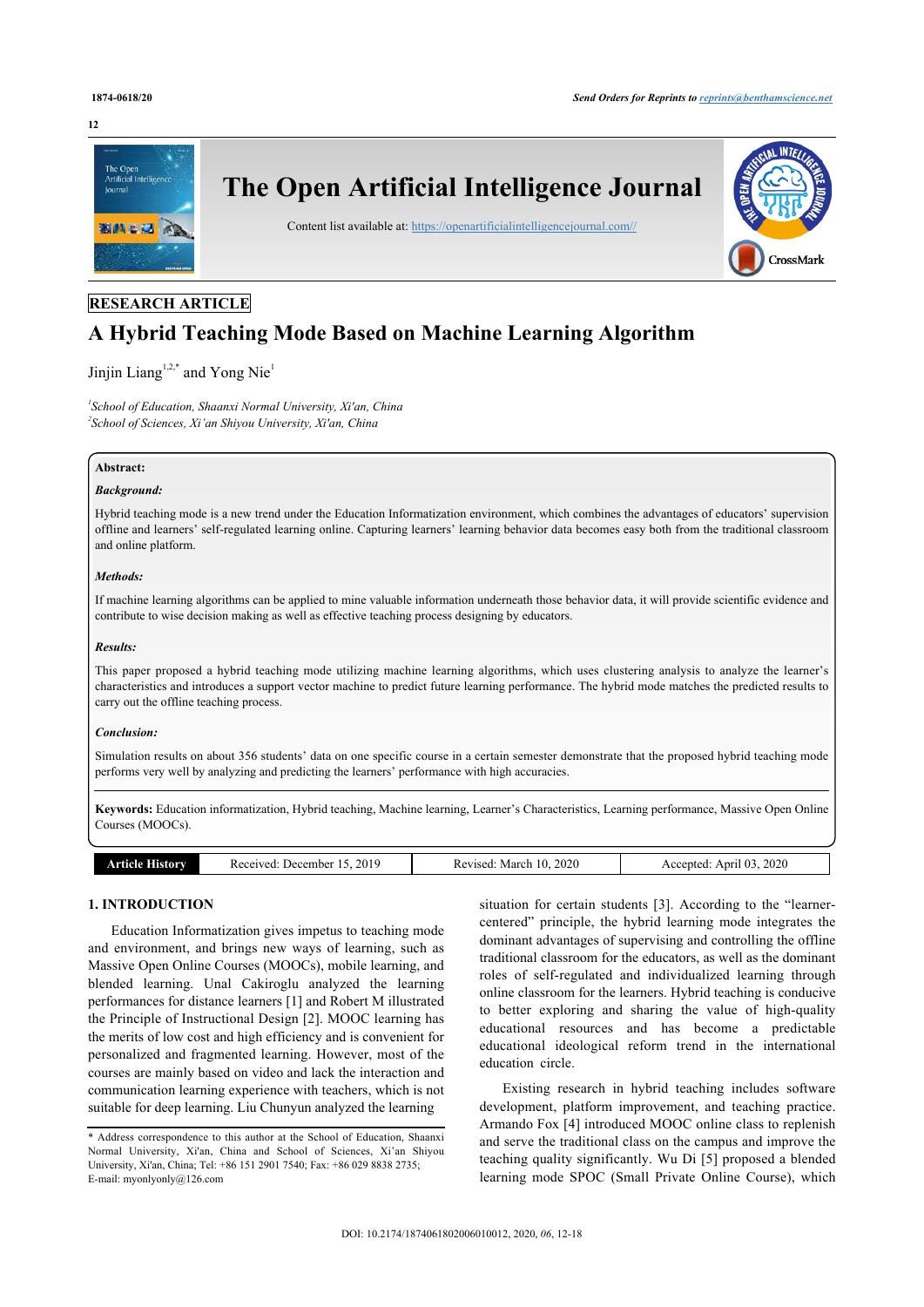combines answers to problems from teachers, and completion of independent learning and testing on online courses from students. A SPOC course was proposed by Sun Yujie to carry out the teaching practice, which blends the online and offline teaching combining with the actual development of the school [[6](#page-6-5)]. He Xingyuan analyzed the factors in typical SPOC cases, such as the application basis of learning needs, learning plans, content preparation, measurement, and evaluation [\[7\]](#page-6-6).

Nevertheless, some problems not be resolved in hybrid teaching are as follows.

(1) What characteristics of learning style are reflected in online learning behaviors?

(2) Can the future performance be predicted using both the online learning behaviors?

(3) How the results can be applied to improve their future academic performance in the offline classroom?

Witten, I. H., and Frank stated that Machine learning is the most important subfield of Artificial Intelligence (AI), which uses a kind of data mining method to make a valuable finding in a large amount of data [\[8\]](#page-6-7). In Peña-Ayala's opinion, Machine learning devotes to design algorithms with the ability to "learn from the past experience", also it can optimize the analysis iteratively by analyzing the results. The main techniques of machine learning are listed as logistic regressions, decision tree, neural networks, Bayesian networks, clustering and supporting vector machine. Tu Zipei pointed out in his book "The big data revolution" that Application of machine learning in the education field promoted a new area called Education Data Mining (EDM) and became a new hot research area [[10\]](#page-6-8), which is not only the embodiment of digital education research but also the inevitable demand. EDM is defined as a new subject committed to developing new methods, using them to better understand students and their learning environment, as well as exploring the unique and growing data from the education environment. The related research raises certain disadvantages as follows.

(1) It lacks a formal description of the prediction of future performance.

(2) It is ignored that different behavior data could reflect different learning styles or learning characteristics.

(3) Data are usually collected from the online courses in one semester for dozens of students but are not used to increase the students' offline classroom performance.

This paper aims to cope with the above-encountered problems in hybrid teaching, combining the advantages of machine learning to help instructors deeply understand students' online behaviors, focus on students' learning style characteristics, and pay more attention to the students in need of help, to reduce the number of students who may fail the course.

To achieve our goals, we firstly use machine learning algorithms to formalize the online learning analysis problem and then constructed a prediction model. The main contributions of this paper are summarized as follows:

#### **Analysis of Students**

Analyze the engagement of students using online learning activities and then discuss how these activities correspond to students' characteristics by using Clustering Analysis to divide them into three categories active, passive, and inactive.

#### **Formalization of Online Learning Prediction**

Using the data collected from the online learning platform, we put forward an SVM model to predict a student's future learning performance.

# **Proposing a Hybrid Teaching Mode**

The proposed hybrid teaching mode uses the predicted results by the machine learning algorithms and matches them to carry out offline prevention and guidance.

The remainder of this paper is organized as follows. Section 2 summarizes the studies related to our work. Section 3 presents the hybrid teaching mode. Section 4 introduces the experimental results and discusses the performance of the machine learning algorithms. Next, the conclusion and future work are drawn. The final part is our acknowledgement.

#### **2. MATERIAL AND METHODS**

Education data are formed by various learners, including knowledge foundation, emotional attitude, learning needs, and interaction behaviors, which have distinct characteristics of isomerism, highly nonlinear correlation, and multi-mode. Analyzing the education data based on an educator's goals will provide efficient powerful evidence and contribute to optimizing and designing individualization and differentiation teaching strategies and activities. If educators can understand the learners, they can recommend suitable resources and teaching strategies to match learners' actual situation, thus carry out the teaching process according to students' natural ability. It can also help to select the teaching contents by understanding the grasping situations and practical needs. The target variables are designed differently under the two different situations: the learners and the resources. The former is characterized by learners' emotions, attitudes, scores, *etc*; the latter is formed by the subjective sensation, testing results, learning frequency of the resources. Clustering analysis is introduced to classify the learners into various groups based on similarity among the education data. We analyze the important and difficult teaching content, put emphasis on needed explanation and testing, and recommend high-quality resources.

Learning situation analysis is the educator's diagnosis, assessment, and analysis of various factors affecting learners' learning, which provides the basis for designing teaching strategies and optimizing teaching content. By setting different methods and models for learning data, learning situation analysis can explain learners' learning performance, explore the problems existing in the learning process, and provide corresponding feedback. The results of learning situation analysis change dynamically with learners' learning behavior and situation, they can provide a scientific basis for educators to carry out personalized tutoring and resource recommendation throughout the whole teaching process, thus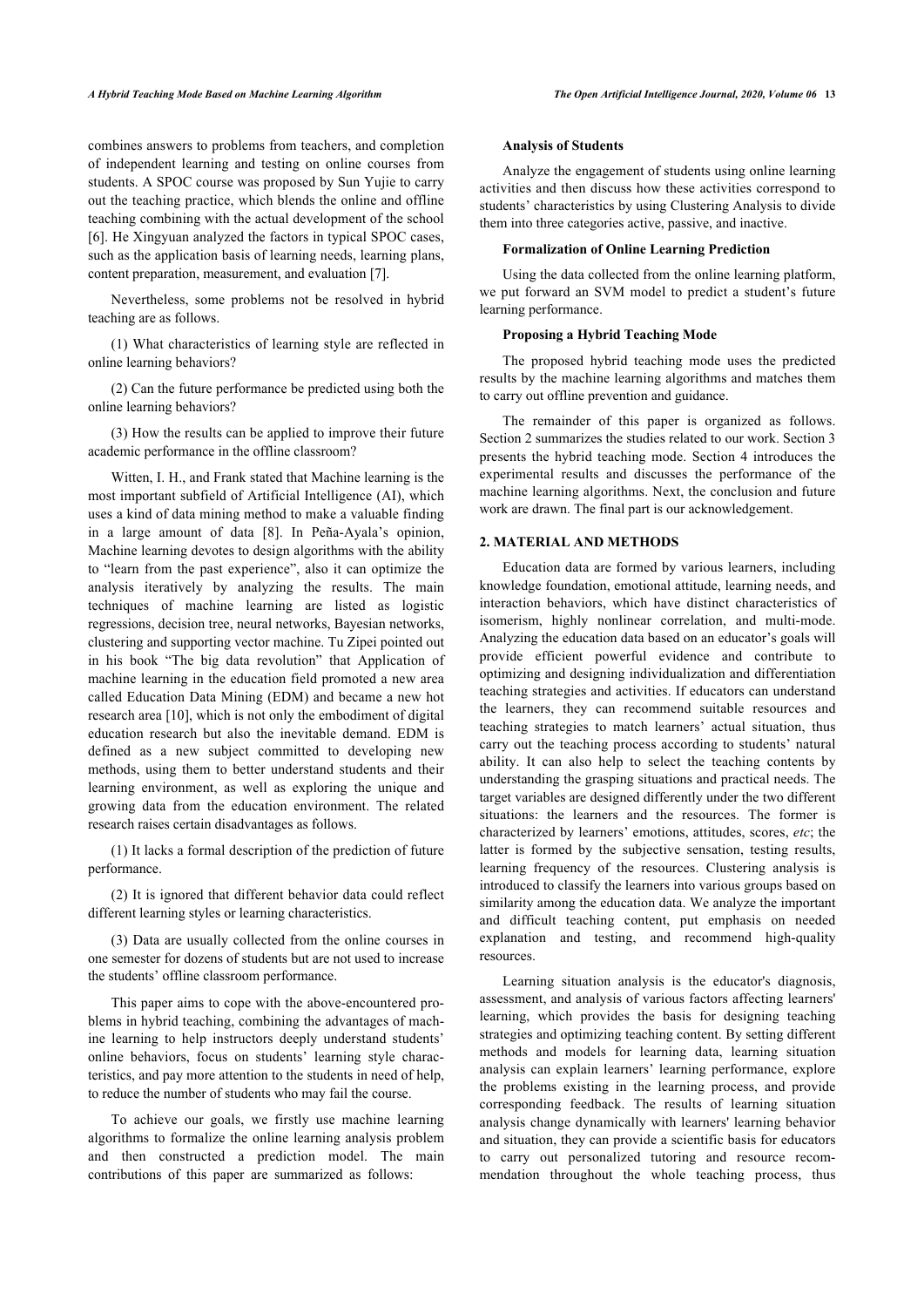realizing personalized and accurate teaching. Fernandes E [[11](#page-6-9)]. used psychological theory to analyze the learning situation and point out that learners' psychology should be paid attention to in educational activities. Li Qiang [[12](#page-6-10)] established the theory of learning classification compatible with various viewpoints and pointed out that classification analysis must be carried out before the design of the teaching system. Shu-Fen Tseng and his partners carried out the systematic differential teaching [[13\]](#page-6-11), based on the results of the analysis of the learning situation, and the data feedback was applied to improve the teaching. Asher S. B. pointed out that matching learner characteristics design teaching can make teaching more targeted and effective[[14\]](#page-6-12). Gawande R. explored students' problem-solving strategies and existing difficulties through learning situation analysis [[15\]](#page-6-13). Zhang Changjiao summarized the methods of learning situation analysis such as observation, interview, and questionnaire and literature research [\[16](#page-6-14)]. Dalipi F. imitated the way of outpatient communication to master the learning situation and design teaching methods[[17](#page-6-15)]. Lu Liusheng analyzed the students' learning status, he suggested that the analysis of the academic situation should integrate qualitative and quantitative methods [\[18](#page-6-16)]. Chen H. J. classified the method of learning situation analysis into two categories [[19\]](#page-6-17): Empirical judgment and empirical analysis. The former is based on the teaching experience of "daily use and routine practice", while the latter is based on the objectivity of "evidence" collected through written data analysis, interviews, and tests. These studies either focus on the connotation, function, and practicability of learning situation analysis, and most of the methods adopted are based on subjective experience.

The development of machine learning provides a comprehensive and accurate analysis of the academic situation, ideas, and technical support. For the learners of the MOOC platform, Yuan Zhang proposed a score prediction model based on Neural Networks[[20](#page-6-18)]. Setting up appropriate machine learning algorithms will help optimize the teaching process and improve the teaching quality. Wang Jianguo summarized the application of large and medium data technology in academic situation analysis from the perspective of framework theory [[21\]](#page-6-19), which gives needed guidance for following researchers. Liang Jinjin stated that Support Vector Machine (SVM) had a solid theoretical basis of statistical learning theory and optimization theory [\[22\]](#page-6-20), which adopts the principle of structural risk minimization to compromise the contradiction between maximizing the classification interval and minimizing the classification error. The training equals a constrained convex quadratic programming and induces a global optimal solution, and then construct a classification decision function to predict the index of samples. SVM is sparse where a small number of support vector samples determine the final classification function; SVM has the advantages of high classification accuracy, few selection parameters, strong generalization ability, and has good performance in non-linear, high-dimensional pattern recognition problems, and many practical problems. Learning data includes many factors, such as emotional attitude, learning style, *etc*, that arise from different levels of the teaching process, and the data is highly

non-linear. Using SVM to mine learning data, learners' learning status can be accurately grasped, learners' learning risks can be classified, and early warning and intervention can be made according to the risk level.

# **3. THE HYBRID TEACHING MODE**

The process of the proposed hybrid teaching mode is illustrated in Fig. (**[1](#page-2-0)**).

The hybrid teaching mode integrates the results with the whole teaching process, recommends learning resources, designs activities, gives an early warning, and carries out intervention for students with learning risk; it firstly collects the data from the online learning environment, and then uses machine learning algorithms to construct the models and finally applies the results to carry out the teaching validation. The proposed mode is expected to promote the teaching and learning effects, by analyzing the online learning data and combining the results with classroom learning through practice.

It should be noted that the algorithms are the core of the teaching mode, the clustering analysis is used to analyze the individual differences in learners' knowledge base and learning style, and SVM algorithm is introduced to predict the learners' learning risk. The hybrid teaching mode mainly consists of three phases: the data preparation phase, model construction phase, and the evaluation phase, whose detailed explanation will be explained below.

### **3.1. Data Preparation Phase**

Data preparation is the first phase, which prepares the data by collecting the inner features, cleaning them, and transforming them into appropriate forms from the online platform. The data are directly collected from the online platform and have attributes like student name, course completion ratio, number of posts in the forum, homework completion ratio, course interaction time, number of interactive days in the course, *etc*. Pre-processing includes data cleaning and detects erroneous or irrelevant data and discards them. Such as delete the missing scores and inconsistent data, as well as those insignificant for the study. Also, the data are transformed into approximate forms by data transforming including smoothing or feature construction, which works to remove the noise from the data. Smoothing can also serve as the data reduction, since it may reduce the number of distance attributes by binning, regression, and clustering techniques. Attribute construction designed new attributes and added from the given set of attributes to help the mining process.

#### **3.2. Model Construction Phase**

#### *3.2.1. Learner's Analysis by FCM*

<span id="page-2-0"></span>Clustering uses the principle of "Intra-group Distance Minimization" and "Inter-group Distance Maximization",it classifies the samples into various groups,where samples in the same class have high similarity and samples in the different class have high differences. The commonly used clustering algorithm is divided into division method, hierarchy method, density method, grid method, probability model, *etc*.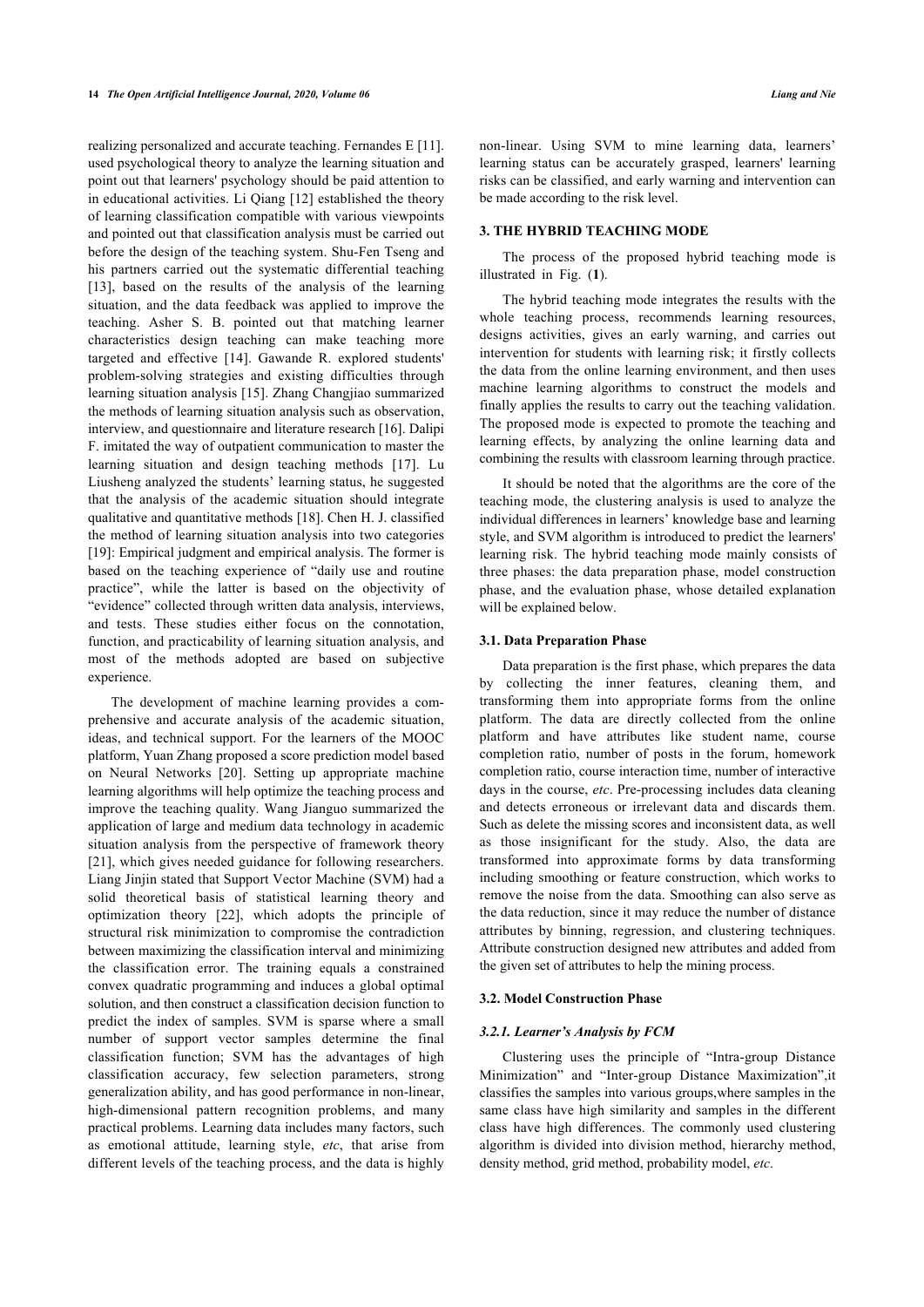

**Fig. (1).** Design of the hybrid teaching mode.

For the collected behavior data, clustering analysis can be used to analyze the learners with respect to the knowledge foundation, learning habits, general characteristics, and emotional attitude. Take Solomon's learning style, for example, the Learners are classified into four classes and eight types from four aspects of information processing, perception, input, and understanding: active and contemplative, perceptive and intuitive, visual and verbal, sequential and comprehensive. Learners are described as different classes, and then the educated can design corresponding activities, such as recommending resources, designing content, optimizing the teaching process, *etc*.

Without loss of generality, we illustrated the C Means clustering which has the merit of simplicity and only requires the initial center. Denoted by  $X = \{(x_i)\}_{i=1}^l (x_i \in R^n)$ , the Learner's behavior data, where  $x_i$  is the *i*-th training data in the  $R^n$ containing *n* attributes. Clustering analysis is used to divide all the data into *c* disconnected subsets  $X_i$  ( $i = 1, L, c$ ), satisfying

$$
X = \bigcup_{i=1}^{c} X_{i}, X_{i} \quad X_{j} = \phi(i \neq j)
$$
 (1)

C Means clustering trains the following objective function with minimal square distances

$$
\min P(U, Z) = \sum_{i=1}^{c} \sum_{x_k \in X_i} u_{ij} d_{ij}^2
$$
  
s.t. 
$$
\sum_{i=1}^{c} u_{ij} = 1, \forall i = 1, 2, L, n
$$
 (2)

Here  $U = (u_{ij})_{\text{cyl}}$ , is the membership matrix, where  $u_{ij} = 1$ means the *j*-th data are assigned to the *i*-th cluster  $Z = \{z_1, z_2, \ldots, z_n\}$ 

 $z_2, \ldots, z_c$ } and  $u_{ij} = 0$  means the *j*-th data are not assigned to the *i*th cluster; is the centers for each cluster;  $d_{ij}$  is the Euclidean distance from the *j*-th sample to the *i*-th cluster center, which is computed by

$$
d_{ij} = d(x_j, z_i) = ||x_j - z_i|| = \sqrt{\sum_{p=1}^{n} (x_j^p - z_i^p)^2}
$$
 (3)

where  $v_i^p$  is the-th attribute of any column vector  $v_i = (v_i^1, v_i^2, \dots, v_i^p, \dots, v_i^p)^T$ 

Select  $c$  samples as the initial cluster center;  $C$  Means clustering assigns the samples to the nearest clusters; compute the new cluster center and repeat the whole process. Until the objective function is minimized.

#### *3.2.2. Performance Prediction by SVM*

Support Vector Machine is used to predict the students' future performance using the given behavior data, whose traditional applications are two classification problems. SVM uses the principle of "Structural Risk Minimization", classifies the Learners into different levels.

Denoted by  $T = \{(x_1, y_1), (x_2, y_2), ..., (x_t, y_t)\}$ , the learners' behavior data as the training set, where  $X_i \in R_n$  is the column vector collected from the teaching process for the *i*-th learner;  $v=1$ indicates students with good performance and  $y_i = -1$  indicates students with bad performance.

SVM aims to find the optimal separating hyperplane and separates data into two disconnected classes. Introducing a set of slacks  $\{\xi_i\}_{i=1}^n(\xi_i \geq 0)$  for each misclassified data to allow errors, and pay a penalty  $C > 0$  proportional to the amount of constraint violations; SVM minimizes the following program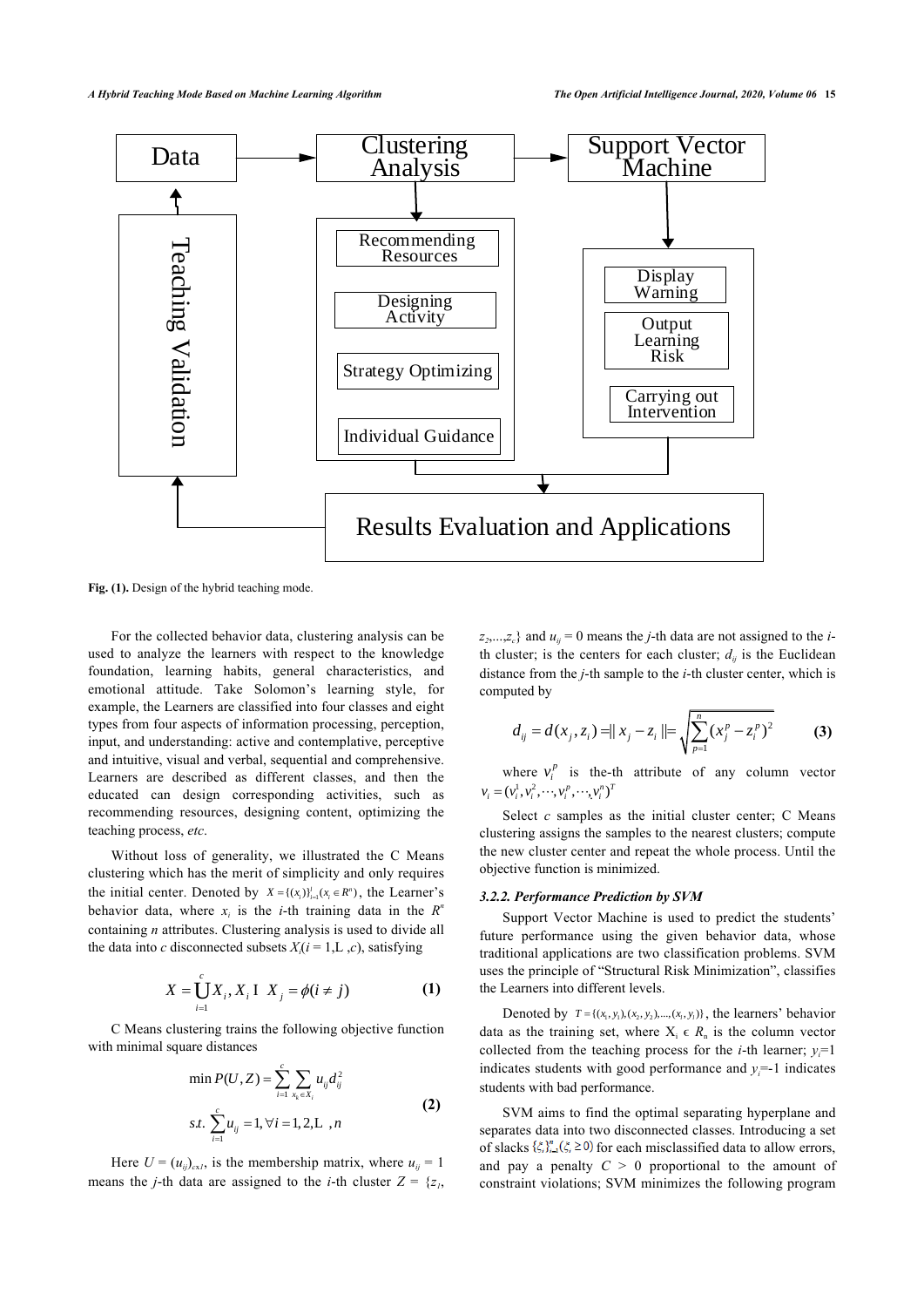with "Structural Risk Minimization" principle to get a decision function with good generalization and high precision. The linear separable cases can be formed in the same framework, and we will illustrate the nonlinear separable case without generality.

$$
\min_{w, b, \xi} \frac{1}{2} (w \cdot w) + C \sum_{i=1}^{l} \xi_i
$$
  
s.t.  $y_i [(w \cdot \phi(x)) + b] \ge 1 - \xi_i, i = 1, \dots, l;$   
 $\xi_i \ge 0, i = 1, \dots, l.$  (4)

The optimal separating hyperplane to be defined is  $(w.x)$  +  $b = 0$ , where  $w \in R^n$  is the normal to the separating hyperplane,  $b \in R$  is the bias,  $(x, y)$  is the inner product of *x* and  $y : \xi \in R^l$  is the constraint violations or called the error. The linear separating hyperplane is exactly one straight line in the twodimensional space  $R^2$ ; and it is one flat surface in the threedimensional space  $R^3$ .

The dual technique in optimization theory is utilized to transform the above program into one dual program and figure out the solution. Please refer to reference[[16](#page-6-14)] for detail. Denote the Lagrange multiplier as  $\alpha_i \ge 0$  (*i*=1,…,*t*), the dual program is minimized as follows in SVM.

$$
\max_{\alpha} \sum_{i=1}^{l} \alpha_{i} - \frac{1}{2} \sum_{i=1}^{l} \sum_{j=1}^{l} \alpha_{i} \alpha_{j} y_{i} y_{j} K(x_{i}, x_{j})
$$
  
s.t. 
$$
\sum_{i=1}^{l} \alpha_{i} y_{i} = 0
$$
  

$$
0 \le \alpha_{i} \le C, i = 1, \dots, l.
$$
 (5)

Here  $K(x, y) = (\phi(x) \cdot \phi(y))$  is the kernel function. The commonly used kernels are the linear kernel function  $K(x, y) = (x \cdot y)$ , polynomial kernel function  $K(x, y) = [(x \cdot y) + 1]^d$ and Radial basis kernel function  $K(x, y) = \exp(-||x - y||^2 / \sigma^2)$ .

For the new input data, we use the sign function to predict the label for any new data

$$
g(x) = \operatorname{sgn}\{\sum_{i=1}^{l} \alpha_i^* y_i K(x_i, x) + b^*\}
$$
 (6)

#### **3.3. Evaluation and Application**

Teaching mode refers to a relatively stable framework and procedure of teaching activities under the guidance of certain teaching ideas or theories, which is not omnipotent and fixed for any kind. The hybrid mode includes the mixing of various learning resources, learning objectives and learning bases, and teaching activities, which enriches the concept of education and provides a common teaching paradigm for universities. In the evaluation and application phase, we evaluate the machine learning algorithms of the constructed models and apply their results to carry out the hybrid teaching process. Face-to-face classroom teaching is conducive to in-depth learning, while online learning supports learners 'self-management. Hybrid teaching mode combines the advantages of both modes, it takes the learners as the centers and allows them to learn independently online, but provides the educators useful information to organize the in-depth offline learning by giving personalized counseling and intervention, so as to promote learners' deep and comprehensive individualized learning from multiple perspectives.

The proposed hybrid teaching mode uses the constructivism learning as the theoretical guarantee, educators actively organize and design teaching activities, fully communicate with students, and complete teaching tasks in the collision of thinking. The results of machine learning algorithms are utilized as effective teaching resources to help educators optimizing the teaching content, design teaching activities, and adjust teaching strategies. Using the online learning behavior data, clustering analysis is carried out to classify learners' learning styles while SVM is used to predict future performance, according to the knowledge foundation, cognitive reflection, and enthusiasm for participation. Matching the predicted results, the educators give assignments, recommend learning resources, such as audio, video, pictures and texts, and dynamically optimize the teaching process in the offline classroom. The hybrid teaching mode creates an individualized student-based teaching educational frame, by applying machine learning algorithms and providing personalized resources as well as carrying out the personalized guidance for educators.

#### **4. EXPERIMENT RESULTS**

This section demonstrates the performance of the proposed hybrid teaching mode. We firstly adopt clustering analysis to analyze the learning characteristics with the online data, then introduce SVM to predict the learning performance, and finally design the teaching process to demonstrate the practical effects. Particularly, Matlab 7.01 is used for simulating the corresponding algorithms. Data used in this research are collected from a course on the Fanya platform named "The Artistic Tactics of the CCP on Struggle during Yan'an Period" which is carried out for the sophomore and junior university students and opened from 2012 until now. In the fall semester in 2019, about 256 students learned the course and they are asked to complete the online learning activities and participate in offline classroom learning for a total of eight weeks. The former online activities are recorded by the platform consisting of many items, such as signing the name, watching videos, participating in quizzes and exams. In addition, discussion forums are required for students to take part in. The latter offline activities include attending the class, submitting assignments, and taking the final test. Each student completes the online learning by the app with a mobile phone or by the website with personal computers. Activities in the app or website are recorded synchronously.

We firstly use the fuzzy C Means to analyze the learners' styles. After the data preparation step, a total of 238 students were collected into three categories. Set the parameters, the learners are classified into active, passive, and negative ones. Active users are active in learning activities, actively speak in the forum, actively finish their homework, and learn more than 60% of the course content. Passive learners, who use traditional learning methods, only watch videos, browse courseware, and finish homework. Negative learners have passive learning, few learning activities or less learning behavior, and lack of autonomous learning ability. The detailed analysis results are illustrated in Fig. (**[2](#page-5-0)**), according to it there are only 10 active users, 80 passive users, and the rest 148 are negative users.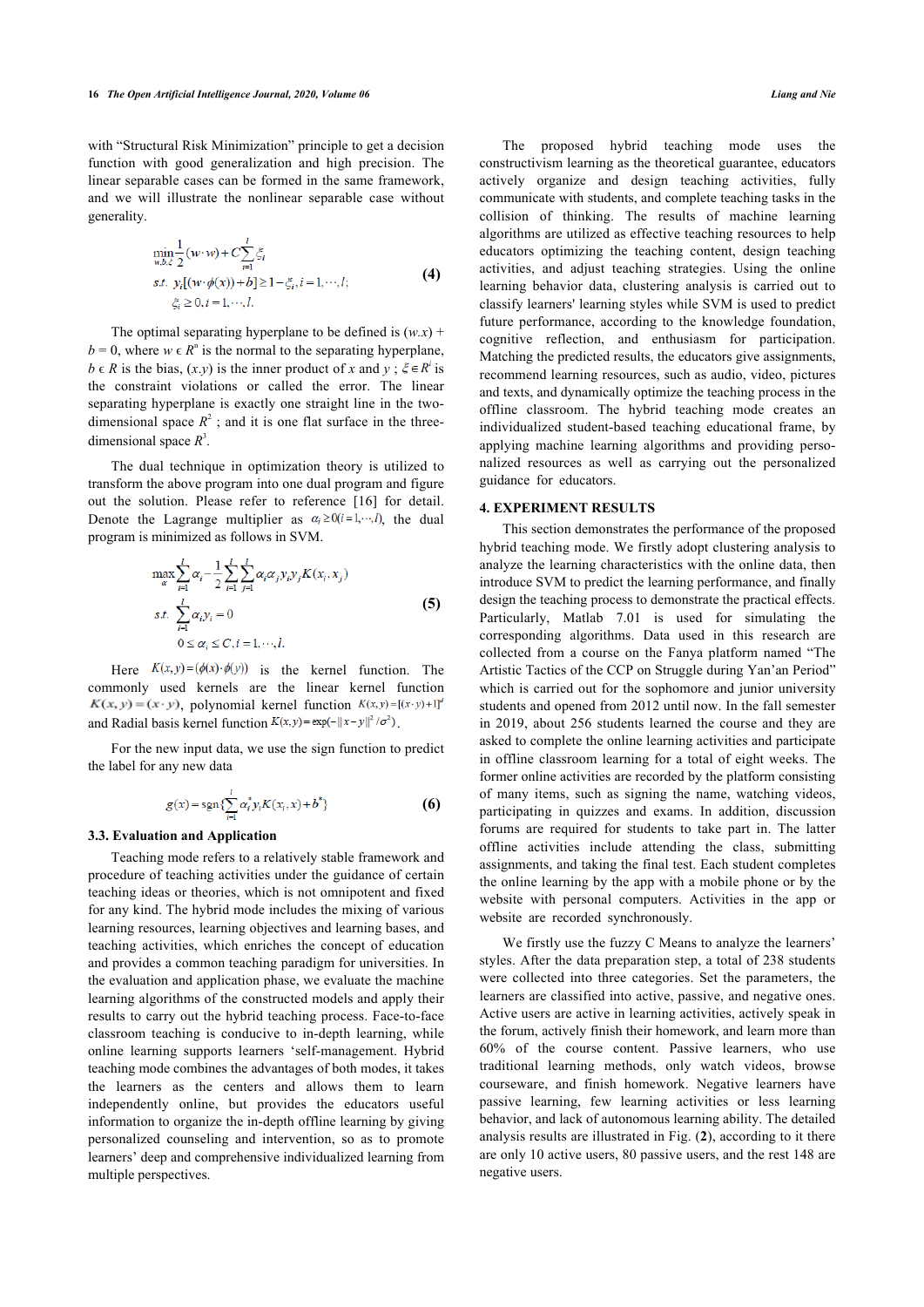<span id="page-5-0"></span>

# **Number of learners**

**Fig. (2).** Analysis learners.

To evaluate the performance of SVM, we construct the confusion matrix in (Table **[1](#page-5-1)**).

<span id="page-5-1"></span>**Table 1. Confusion matrix.**

|                     |      | <b>Predicted Class</b> |      |
|---------------------|------|------------------------|------|
|                     |      | Fail                   | Pass |
| <b>Actual Class</b> | Fail | TР                     |      |
|                     | Pass | FP                     |      |

Three metrics are directly defined from.

$$
Prediction accuracy = \frac{TP + TN}{TP + FP + FN + TN}
$$
 (7)

$$
Type1\,error = \frac{FP}{FP + TN} \tag{8}
$$

$$
Type 2\ error = \frac{FN}{TP + FN}
$$
 (9)

To show how early we can accurately predict the performance, we respectively generate the datasets from the first two weeks, the first five weeks, and all the eight weeks. We randomly extract half of them as the training set, and the left as the testing set. The experimental evaluations are reported using the averages results of ten trials. The penalty parameter is set  $C = 1$ , the radial basis kernel function is used withkernel width  $\delta = 0.1$ . Table 2 illustrates the results of SVM.

### <span id="page-5-2"></span>**Table 2. Performance of SVM.**

| Data            | <b>Prediction Accuracy</b> | <b>Type 1 Error Type 2 Error</b> |       |
|-----------------|----------------------------|----------------------------------|-------|
| First two week  | 0.893                      | 0.005                            | 0.132 |
| First five week | 0.950                      | 0.003                            | 0.089 |
| Full eight week | 0.952                      | 0.004                            | 0.091 |

Based on the above table, we can see SVM, respectively, has prediction accuracies of 0.893, 0.950, and 0.952 using data on the first two weeks, first five weeks, and full eight weeks. Also, we can see that the Type 1 error is much lower than the type 2 error; and we can conclude that SVM can correctly predict the performance using data for the first five weeks.

Using the analysis results with online data, we recommend appropriate resources for students with various learning styles and optimize the teaching strategy; give early warning, personal guidance, and intervention. Practical results demonstrate that the hybrid teaching mode performs quite well, since all the students pass the course.

# **5. DISCUSSION**

This paper is a good example of a hybrid teaching mode, and has very good results in real application scenes. For the unsolved problems in hybrid teaching such as analyzing the learning style, predicting future performance, and utilizing the results to improve future performance in the offline classroom, this paper formalizes the framework of hybrid teaching mode using the data collected from one school semester in one college. But for the students' privacy reasons and the academic reason, the data could not be disclosed. The next research will focus on research on available public data.

# **CONCLUSION**

Basically, learners' activities can be recorded in learning management systems under e-learning environments. Different learning styles usually can be reflected in learners' behavior activities and will lead to different learning performances. Using the online learning data, this paper constructs a hybrid teaching mode by introducing clustering analysis and support vector machine. The results of algorithms give scientific evidence to educators, which help promote learning and teaching. Simulation results on the real application scene demonstrate that the hybrid teaching mode can accurately predict learners' future performance as early as the fifth week. By recommending the teaching resources, designing teaching activities, and carrying out teaching intervention, all the students pass the course. The next research will generalize these algorithms into the offline classroom, design the